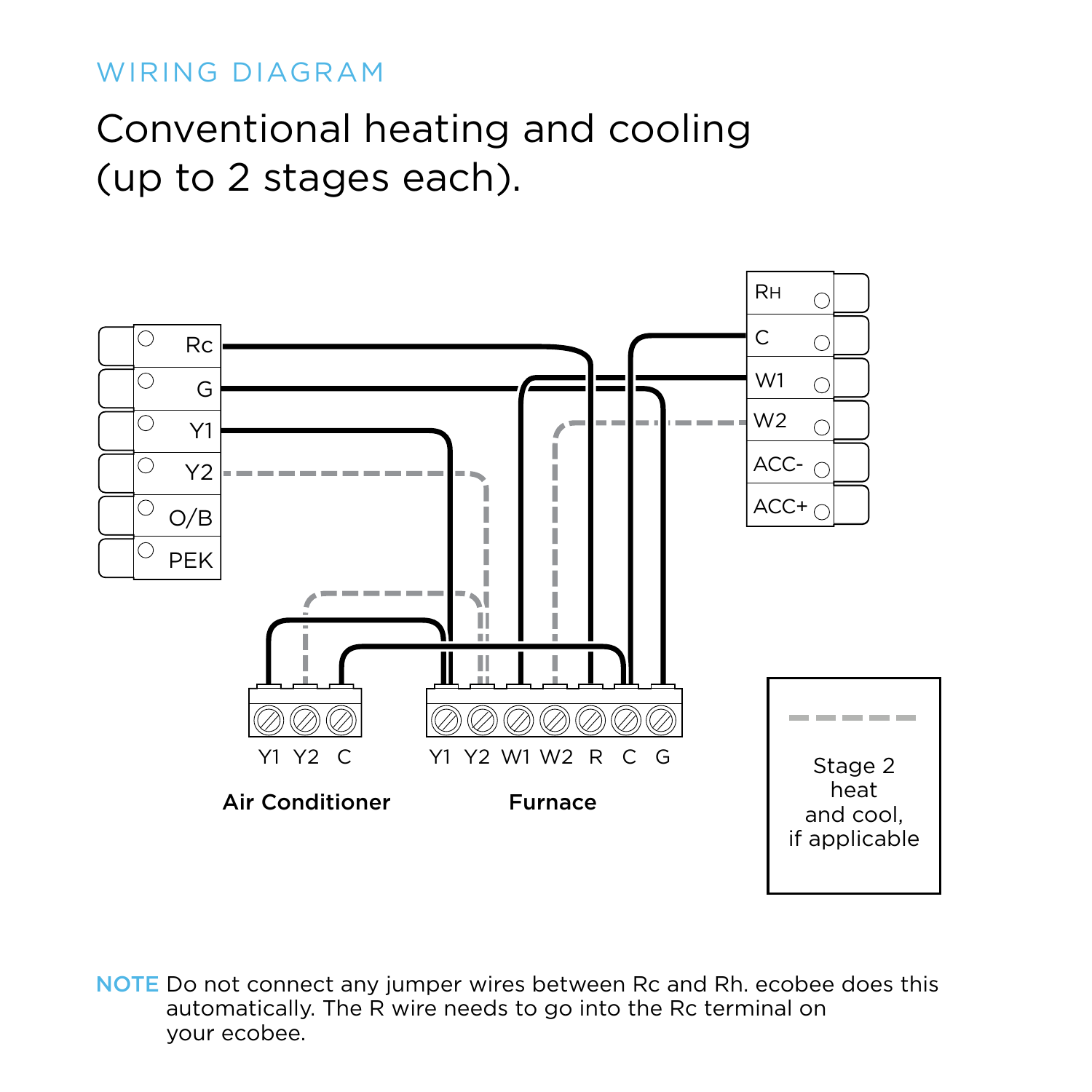# Heat pump (air or geothermal) with auxiliary heat.

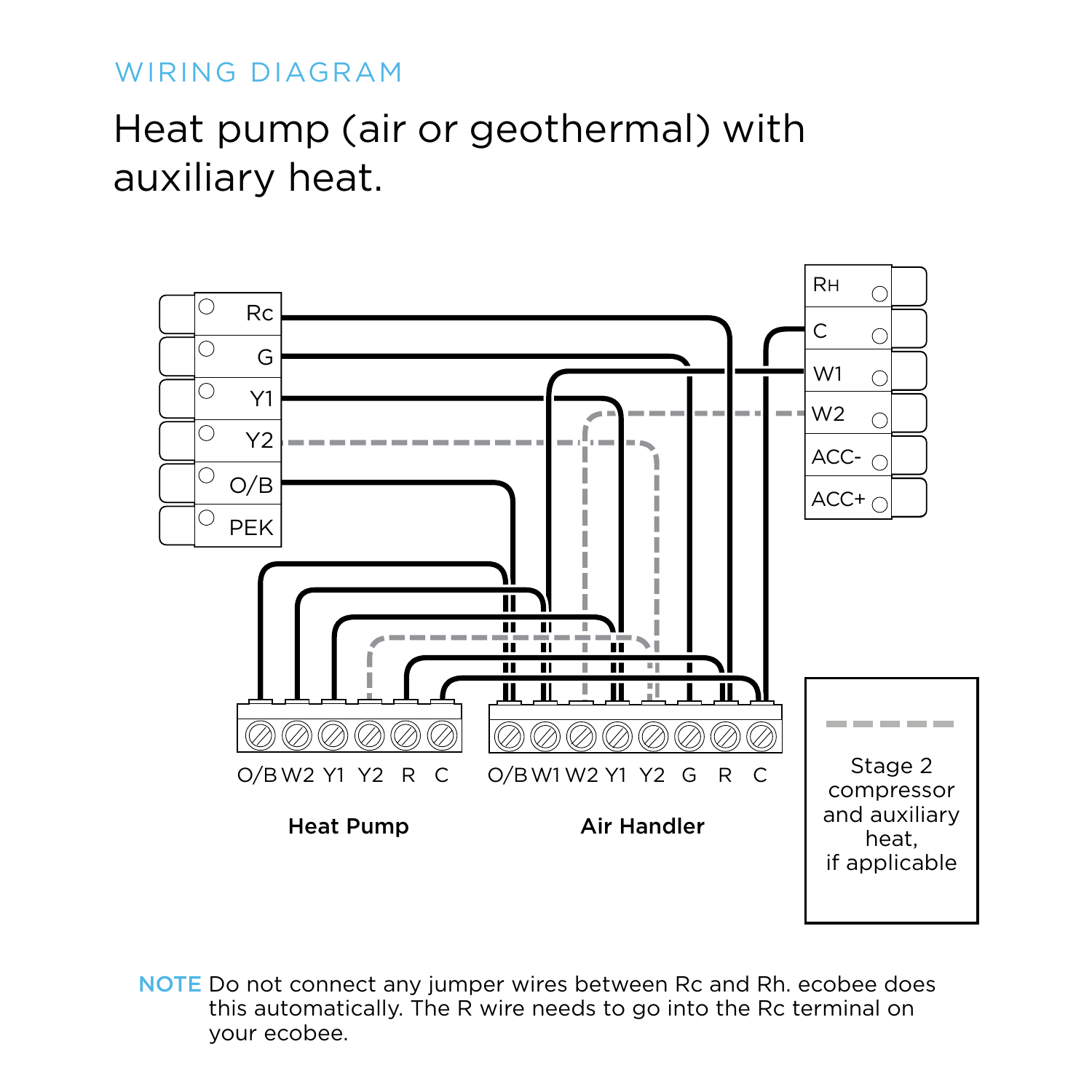Boiler or radiant system with air handler and conventional cooling or heating.